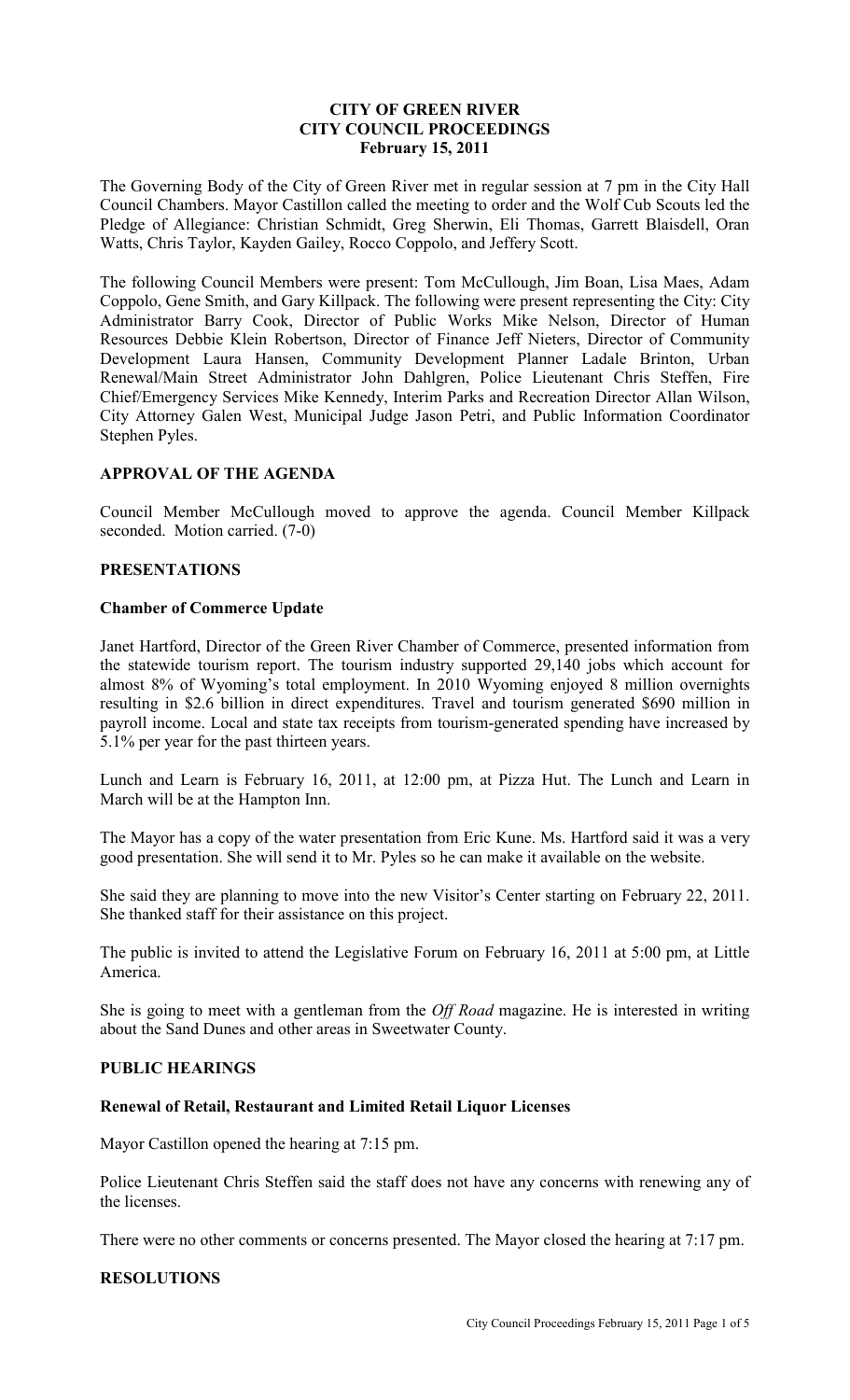### **County Jail Services**

**R11-07: A resolution for the governing body of the City of Green River, Wyoming, to approve an increase in the General Fund for the Police Department for County Jail Services that increased in the amount of \$20,000.**

Council Member Killpack moved to approve the resolution. Council Member Boan seconded.

Council Member McCullough asked for an explanation on the need for \$20,000 more.

Mr. Cook said in preparing the budget he looked back several years and noticed there was much more budgeted for jail services than was being used. He decided to make a cut to that line item from \$40,000 to \$20,000. However, in 2009 and 2010 costs seem to be consistently rising and that is why there is a need for more money.

Council Member Maes asked about the work restitution program. She said since the program does not exist then violators have to pay their fines or go to jail. She said this could be contributing to the rising cost.

Municipal Judge Petri said there are some people that cannot pay their fines so they go to jail at a cost of \$1,800 a month each. He believes if someone is on probation and they commit the same offence, they should have to go to jail. It would send the wrong message to them not to send them to jail. The average sentence is under three days but there are instances where they spend more time in jail.

The Mayor asked if the city was working with a teen program, he would like to make sure the offenders are not getting off scot-free.

Judge Petri said they are participating in Teen Court.

Council Member Coppolo suggested teenagers work for the city to pay back their fines.

Mr. Cook said the work restitution program was cut at the same time as the nuisance officer when the officer retired. This is something that can be looked into at budget time.

Motion carried. (7-0)

### **COUNCIL ACTION ITEMS**

#### **Historic Preservation Commission Appointment**

Council Member Killpack moved to confirm the Mayor's appointment of Bryan Hughes to the Green River Historic Preservation Commission. Council Member McCullough seconded. Motion carried. (7-0)

#### **Board of Adjustment Appointments**

Council Member Maes moved to confirm the Mayor's appointments of Steve Galley for a term expiring on March 2013, Jim Steiss for a term expiring on March 2012, and Mike Curtis for a term expiring on March 2014, to the Board of Adjustment. Council Member Smith seconded.

Council Member McCullough thanked all the volunteers for their service.

Motion carried. (7-0)

#### **Joint Powers Water Board Appointment**

Council Member Smith moved to confirm the Mayor's reappointment of Tom Jacobsen to the Joint Powers Water Board for a three year term expiring March 1, 2014. Council Member Coppolo seconded. Motion carried. (7-0)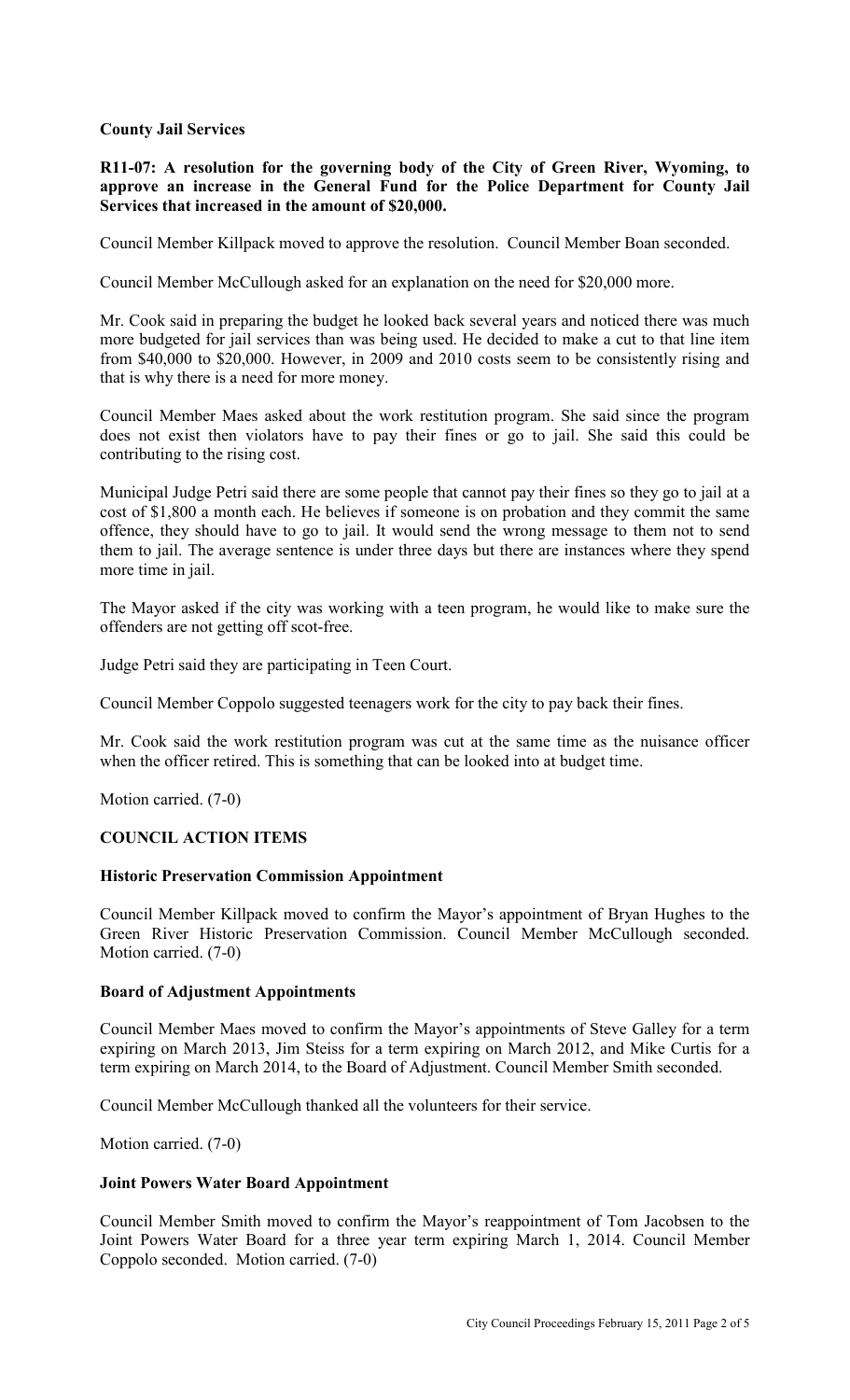### **City-wide Comprehensive Plan**

Council Member Coppolo moved to approve the authorization for staff to proceed with the advertising of the Request for Proposals for the 2012 City-wide Comprehensive Plan. Council Member Smith seconded.

Council Member Boan said he will vote no on this. He said it could be done in house, at a smaller cost. The city spends too much money on studies that do not do anything. The money that would be spent on having the plan done could go towards something of better use to the city.

Laura Hansen, Director of Community Development, said the Comprehensive Plan needs to be updated. There are many items that are not included in the 2005 plan. An appropriate comprehensive plan has many sections and is very large.

She would love to be involved in the process of updating the plan but she and staff do not have the time.

Council Member McCullough said he agrees with staff's recommendation and he will support moving forward with the RFP's.

Council Member Killpack said the city needs this study. Sometimes when you have fresh eyes looking at something it can help.

Council Member Coppolo said this is a motion to go out for bids, not anything else. No one knows how much this could cost. He will support it.

Council Member Smith agreed there are a lot of studies that have cost the city a lot of money and have not been used. He thinks the city needs an updated comprehensive plan and he will support it.

Council Member Maes said she will support this plan.

The Mayor said they could take all the studies, combine all the ideas into one, and make one updated plan that could be followed.

Motion carried (6-1) with Council Member Boan voting no.

### **Tourism Promotion**

Council Member Killpack moved to approve the designation of \$200,000 to be used for the promotion of tourism with \$100,000 set aside to pay for the comprehensive plan which plays a big part of tourism. Council Member Smith seconded.

Council Member Boan said he thinks all the money needs to be for tourism. The money for the Comprehensive Plan needs to come from somewhere else.

Council Member Smith said the study is a lead-in for tourism. He feels part of the \$200,000 needs to be used for signage that was supposed to be done under the Blue Canopy Study.

Council Member McCullough said the comprehensive plan should be paid for out of another place. The \$200,000 should be set aside for tourism only.

Council Member Killpack withdrew his motion and Council Member Smith withdrew his seconded.

Council Member Killpack moved to approve the designation of \$200,000 to be used for the promotion of tourism. Council Member Boan seconded.

Council Member Coppolo said he would like to see the signs go up here soon since it is almost the season. There are a lot of groups that have something to do with tourism and he thinks they should mend them all together so different groups aren't doing the same thing.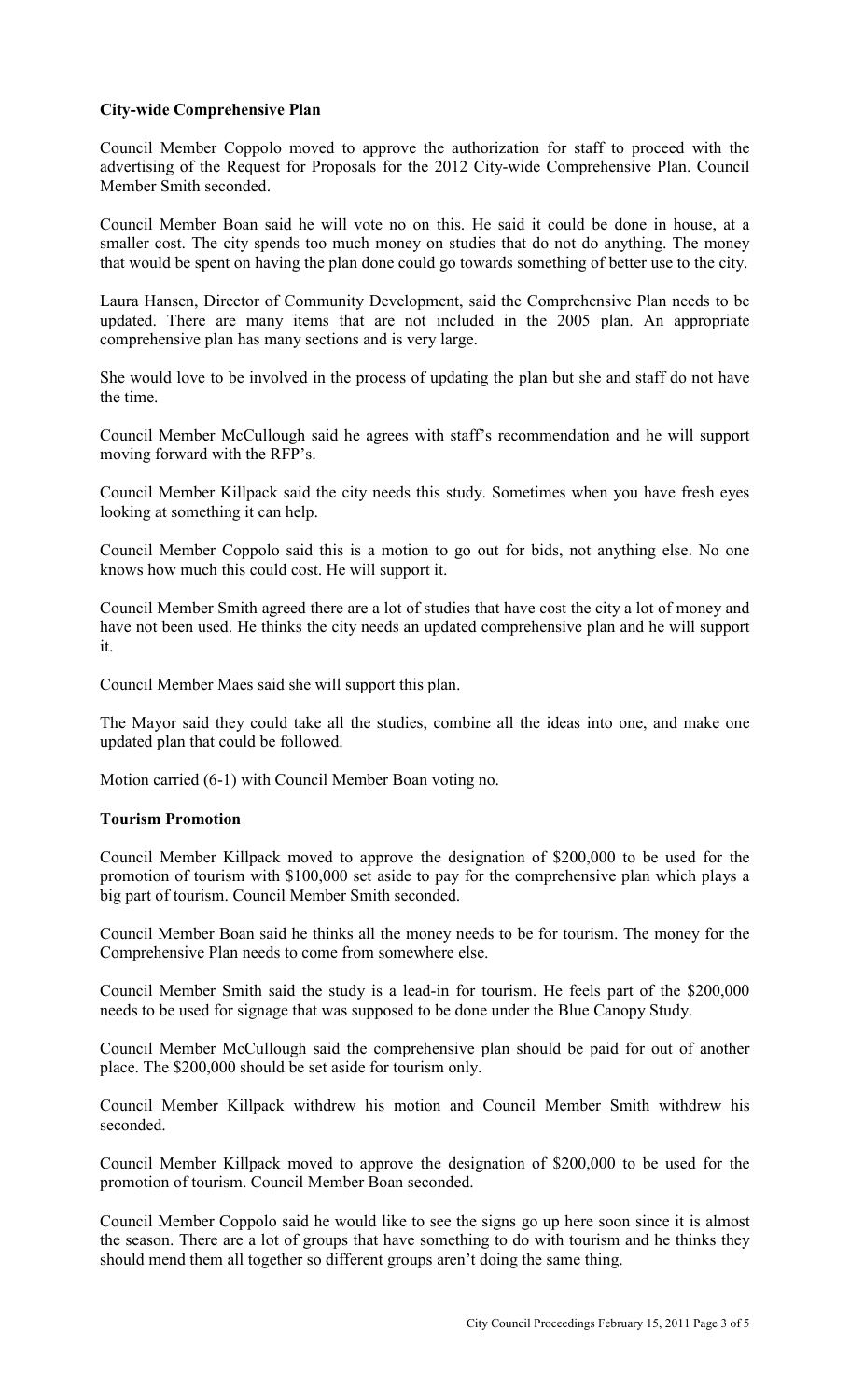The Mayor said he agrees to the \$200,000 as a start. He sees it going over that amount.

Motion carried. (7-0)

### **Joint Powers Telecom Board Appointment**

Council Member McCullough moved to confirm the Mayor's appointment of Jeff Nieters to the Joint Powers Telecom Board for a three year term expiring March 1, 2014. Council Member Maes seconded. Motion carried. (7-0)

## **CONSENT AGENDA**

Council Member Maes moved to approve the following consent agenda items. Council Member McCullough seconded. Motion carried. (7-0)

- Maintenance agreement with Copier & Supply Co., Inc. for \$.012 per copy for the SAVIN 8045SPF copier to cover the period of February 15, 2011 to February 14, 2012.
- Authorize the Chief of Police to sign the HIDTA Grant agreement with the Division of Criminal Investigations for the City of Green River in the amount of \$96,286.
- Terminate the agreement with the Sweetwater County Historical Museum for the sale of *"Echoes from the Bluffs, Vol. II".*
- Terminate the agreement with Book and Bean for the sale of *"Echoes from the Bluffs Vol.*   $I\!\!I$ <sup>"</sup>
- Approval of the Memorandum of Understanding with the Greenbelt Task Force for the period of March 2011 through February 2012.
- Approval of the City of Green River's financial audit report presented by Karen, Hendrix, Stagg, Allen Company for the fiscal year ending June 30, 2010.
- Approval of the service agreement with Xerox Corporation for \$800.18 for the Phaser 7400.
- Approval of the Minutes for: February 1, 2011
- Financial Reports and Payment of Bills: Prepaid Invoices =  $$125,081.97$  Outstanding Invoices =  $$346,642.43$ Pre-authorization Payments =  $$777,000$  Payroll Expenditures =  $$393,794.86$

# **CITY ADMINISTRATOR'S REPORT**

Mr. Cook commended the Police Department for their arrest of two juveniles as a result of an investigation in vehicle thefts. Sergeant Friebel received an accommodation for his work on the investigation.

He said the timeline for the budget 2011-2012 is as follows: Draft presented to governing body on April 20, 2011. Workshops will start on May 5, 2011 continuing May 12, 19, 26, and if needed June 2, 2011. By state statute the budget will be adopted June 21, 2011 and begin on July 1, 2011.

He asked staff to prepare cost savings measures that have been implemented within their departments over the last six months. The reports are due tomorrow and he will present them to the governing body next week.

The Mayor asked if they received any numbers from the census.

Mr. Cook said no.

# **CITY ATTORNEY'S REPORT**

Mr. West had nothing to report.

# **MAYOR AND COUNCIL REPORTS**

Council Member Killpack thanked the city employees for their good work. He was asked to say thank you for the use of the Recreation Center and they were extremely pleased with the staff during an event this weekend.